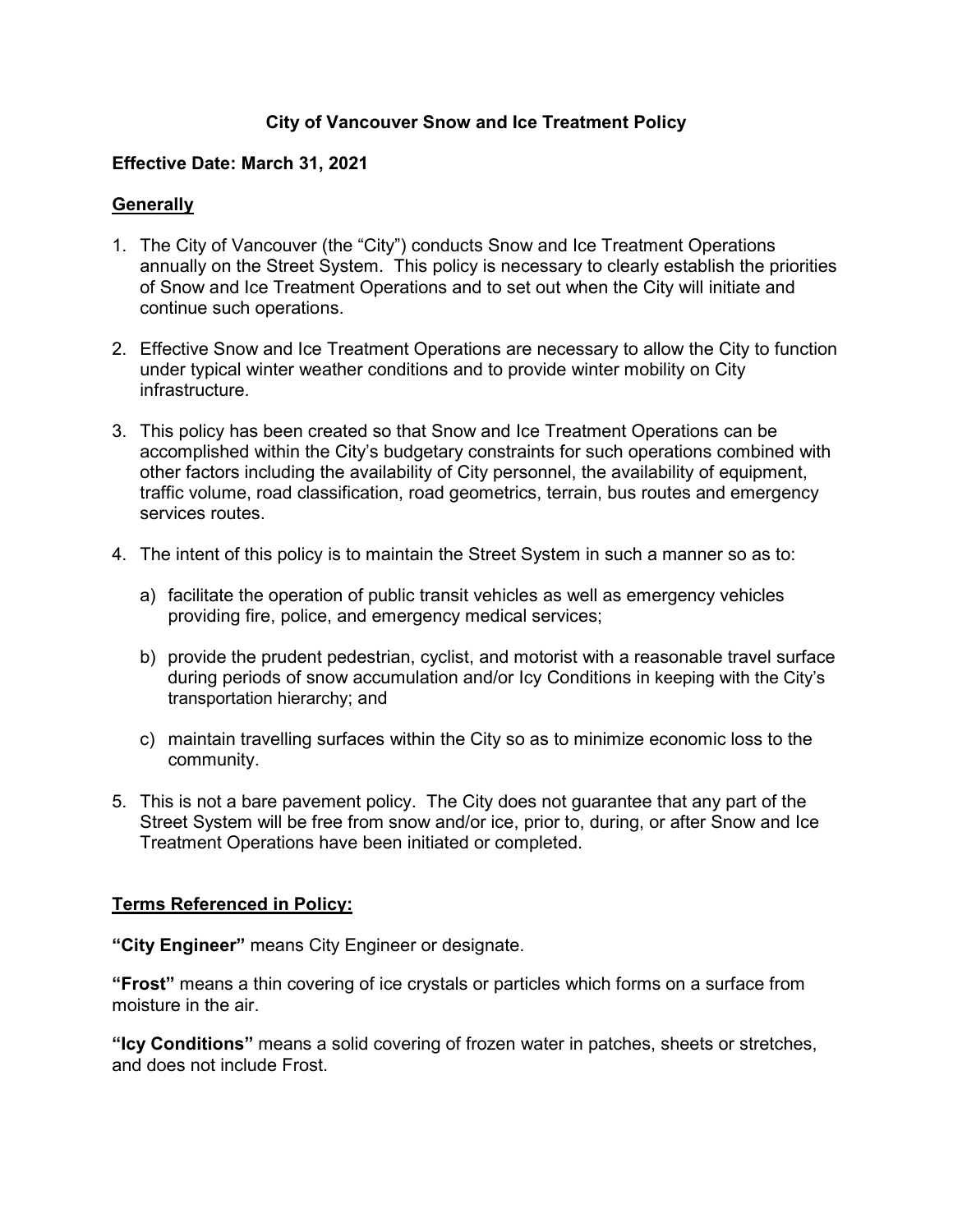**"Manual"** means the City's Snow and Ice Treatment Operations Manual, as amended from time to time.

**"Travel Area"** means the portion of a street, improved, designed or intended for motor vehicle or bicycle use.

**"Snow Fall Event"** means the period of time during which snowfall or snow precipitation is continuous, intermittent, showery, or flurry-like, ending when there is no snowfall or snow precipitation for one hour.

**"Snow and Ice Treatment Operations"** means one or more of the following: salting, sanding, ploughing, snow-blowing, manual clearing, brining, and/or other activities deemed to be appropriate in the circumstances by the City Engineer.

**"Street System"** means City-owned public roads, highways, bridges, viaducts, lanes and sidewalks, and any other ways normally open to the use of the public, but does not include private rights-of-way on private property.

## **Priority Ratings:**

6. Snow and Ice Treatment Operations will only be conducted at the following priority locations according to the priority ratings set out below:

**"First Priority Locations"** consist of the areas and/or routes identified, listed and/or described as such in the Manual.

**"Second Priority Locations"** consist of the areas and/or routes identified, listed and/or described as such in the Manual.

**"Third Priority Locations"** consist of the areas and/or routes identified, listed and/or described as such in the Manual.

**"Excluded Locations"** consist of the areas and/or routes not identified listed and/or described in the Manual as First Priority Locations, Second Priority Locations or Third Priority Locations.

## **Initiation:**

- 7. The City will, as specified under the heading "Priority Ratings", initiate Snow and Ice Treatment Operations within 24 hours after the weather forecasting agency described in the Manual predicts that, within this 24-hour period, there will be:
	- a) accumulations of snow on the Travel Area on City-owned public roads, highways, bridges or viaducts, and these accumulations will not self-resolve within the same 24-hour period; and/or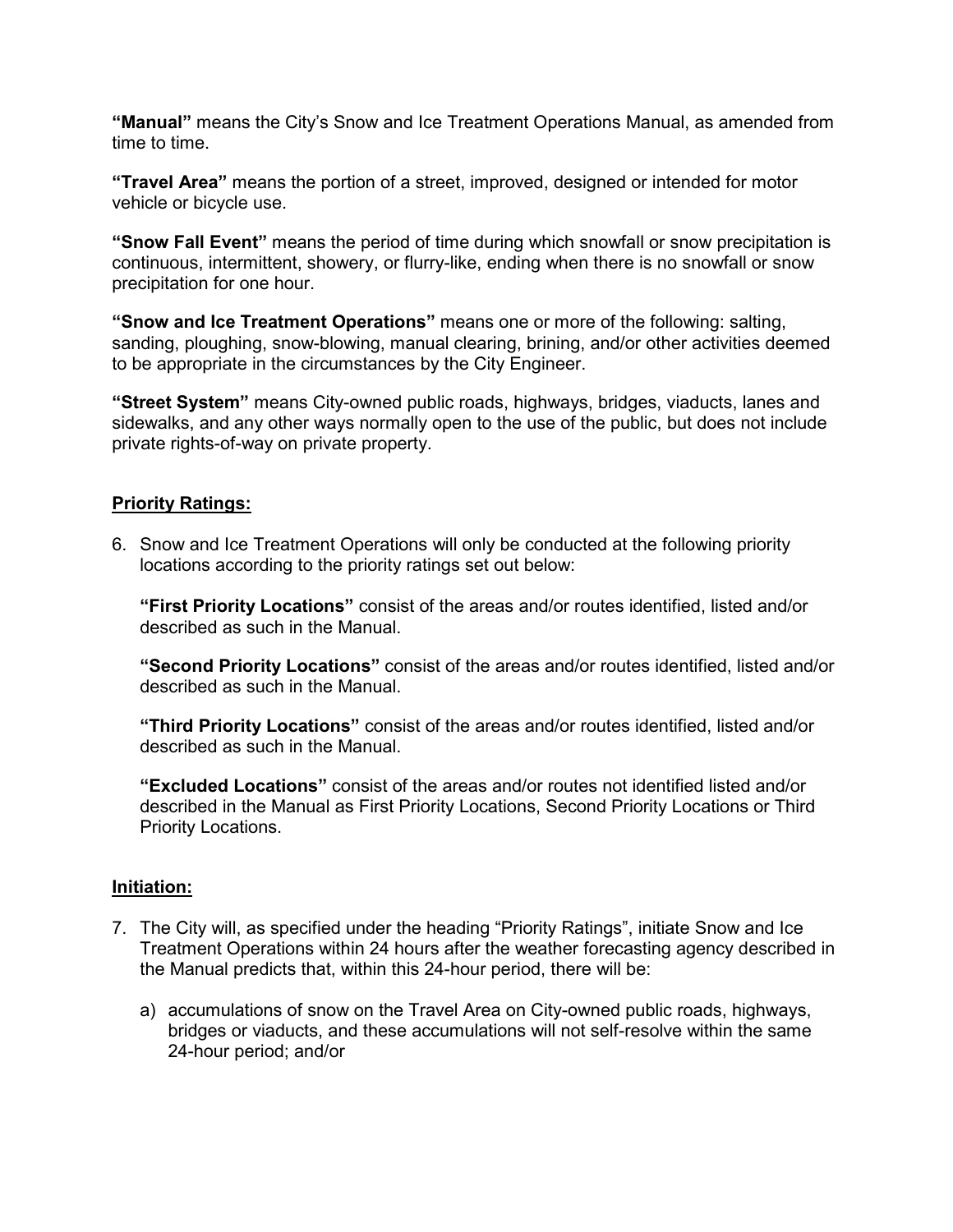- b) Icy Conditions on the Travel Area on City-owned public roads, highways, bridges or viaducts, and these conditions will not self-resolve within the same 24-hour period.
- 8. The City will first initiate Snow and Ice Treatment Operations at First Priority Locations:
	- a) In circumstances where accumulations of snow have been forecasted in accordance with this policy, the City will treat all First Priority Locations with Snow and Ice Treatment Operations within 12 hours from the end of a Snow Fall Event. Any new Snow Fall Event occurring during such 12-hour period restarts the12-hour period for completion of Snow and Ice Treatment Operations.
	- b) In circumstances where Icy Conditions have been forecasted in accordance with this policy, the City will treat all First Priority Locations with Snow and Ice Treatment Operations as resources and weather conditions allow.
- 9. The City will initiate Snow and Ice Treatment Operations at Second Priority Locations at any time after Snow and Ice Treatment Operations have been initiated at First Priority Locations:
	- a) In circumstances where accumulations of snow have been forecasted in accordance with this policy, the City will treat all Second Priority Locations with Snow and Ice Treatment Operations within 72 hours from the end of a Snow Fall Event. Any new Snow Fall Event occurring during such 72-hour period restarts the 72-hour period for completion of Snow and Ice Treatment Operations.
	- b) In circumstances where Icy Conditions have been forecasted in accordance with this policy, the City will treat all Second Priority Locations with Snow and Ice Treatment Operations as resources and weather conditions allow.
- 10. The City may, as resources and weather conditions allow, initiate Snow and Ice Treatment Operations at Third Priority Locations, at any time after Snow and Ice Treatment Operations have been initiated at all First Priority Locations and all Second Priority Locations:
	- a) In circumstances where accumulations of snow have been forecasted in accordance with this policy, the City will treat all Third Priority Locations with Snow and Ice Treatment Operations within 15 days from the end of a Snow Fall Event. Any new Snow Fall Event occurring during such 15-day period restarts the15-day period for completion of Snow and Ice Treatment Operations.
	- b) In circumstances where Icy Conditions have been forecasted in accordance with this policy, the City will treat all Third Priority Locations with Snow and Ice Treatment Operations as resources and weather conditions allow.
- 11. The City will not undertake Snow and Ice Treatment Operations at Excluded Locations.

#### **Limitation of Service:**